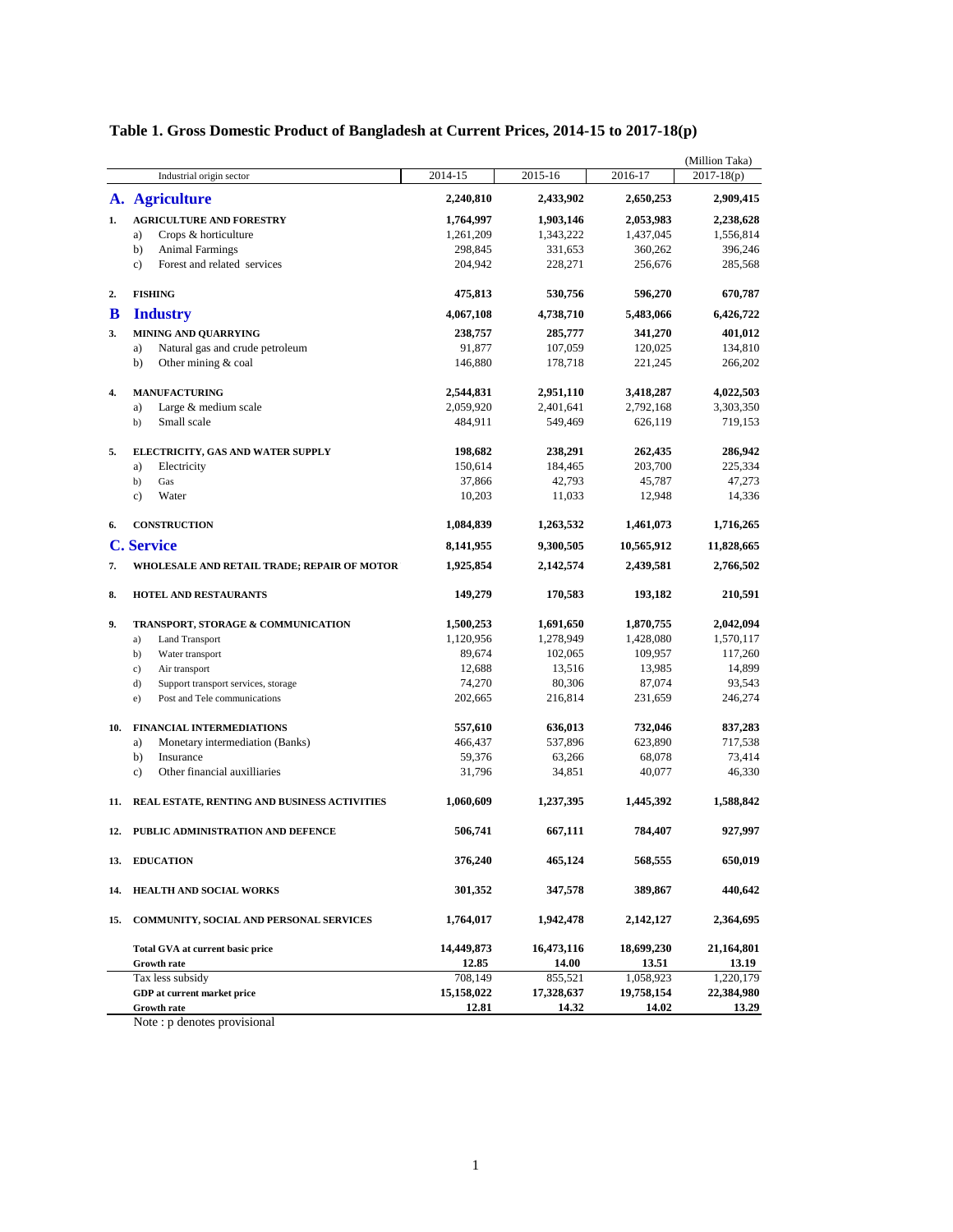|     | Industrial origin sector                      | 2014-15      | 2015-16      | 2016-17      | $2017 - 18(p)$ |
|-----|-----------------------------------------------|--------------|--------------|--------------|----------------|
|     | A. Agriculture                                | 15.51        | 14.77        | 14.17        | 13.75          |
| 1.  | <b>AGRICULTURE AND FORESTRY</b>               | 12.21        | 11.55        | 10.98        | 10.58          |
|     | Crops & horticulture<br>a)                    | 8.73         | 8.15         | 7.69         | 7.36           |
|     | b)<br><b>Animal Farmings</b>                  | 2.07         | 2.01         | 1.93         | 1.87           |
|     | Forest and related services<br>$\mathbf{c}$ ) | 1.42         | 1.39         | 1.37         | 1.35           |
| 2.  | <b>FISHING</b>                                | 3.29         | 3.22         | 3.19         | 3.17           |
| B   | <b>Industry</b>                               | 28.15        | 28.77        | 29.32        | 30.37          |
| 3.  | <b>MINING AND QUARRYING</b>                   | 1.65         | 1.73         | 1.83         | 1.89           |
|     | Natural gas and crude petroleum<br>a)         | 0.64         | 0.65         | 0.64         | 0.64           |
|     | Other mining & coal<br>b)                     | 1.02         | 1.08         | 1.18         | 1.26           |
| 4.  | <b>MANUFACTURING</b>                          | 17.61        | 17.91        | 18.28        | 19.01          |
|     | Large & medium scale<br>a)                    | 14.26        | 14.58        | 14.93        | 15.61          |
|     | Small scale<br>b)                             | 3.36         | 3.34         | 3.35         | 3.40           |
| 5.  | ELECTRICITY, GAS AND WATER SUPPLY             | 1.37         | 1.45         | 1.40         | 1.36           |
|     | Electricity<br>a)                             | 1.04         | 1.12         | 1.09         | 1.06           |
|     | Gas<br>b)                                     | 0.26         | 0.26         | 0.24         | 0.22           |
|     | $\mathbf{c}$ )<br>Water                       | 0.07         | 0.07         | 0.07         | 0.07           |
| 6.  | <b>CONSTRUCTION</b>                           | 7.51         | 7.67         | 7.81         | 8.11           |
|     | C. Service                                    | 56.35        | 56.46        | 56.50        | 55.89          |
| 7.  | WHOLESALE AND RETAIL TRADE; REPAIR OF MOTOR   | 13.33        | 13.01        | 13.05        | 13.07          |
| 8.  | <b>HOTEL AND RESTAURANTS</b>                  | 1.03         | 1.04         | 1.03         | 1.00           |
| 9.  | TRANSPORT, STORAGE & COMMUNICATION            | 10.38        | 10.27        | 10.00        | 9.65           |
|     | <b>Land Transport</b><br>a)                   | 7.76         | 7.76         | 7.64         | 7.42           |
|     | b)<br>Water transport                         | 0.62         | 0.62         | 0.59         | 0.55           |
|     | Air transport<br>c)                           | 0.09         | 0.08         | 0.07         | 0.07           |
|     | d)<br>Support transport services, storage     | 0.51<br>1.40 | 0.49<br>1.32 | 0.47<br>1.24 | 0.44<br>1.16   |
|     | Post and Tele communications<br>e)            |              |              |              |                |
| 10. | <b>FINANCIAL INTERMEDIATIONS</b>              | 3.86         | 3.86         | 3.91         | 3.96           |
|     | Monetary intermediation (Banks)<br>a)         | 3.23         | 3.27         | 3.34         | 3.39           |
|     | b)<br>Insurance                               | 0.41         | 0.38         | 0.36         | 0.35           |
|     | Other financial auxilliaries<br>c)            | 0.22         | 0.21         | 0.21         | 0.22           |
| 11. | REAL ESTATE, RENTING AND BUSINESS ACTIVITIES  | 7.34         | 7.51         | 7.73         | 7.51           |
| 12. | PUBLIC ADMINISTRATION AND DEFENCE             | 3.51         | 4.05         | 4.19         | 4.38           |
| 13. | <b>EDUCATION</b>                              | 2.60         | 2.82         | 3.04         | 3.07           |
| 14. | <b>HEALTH AND SOCIAL WORKS</b>                | 2.09         | 2.11         | 2.08         | 2.08           |
| 15. | COMMUNITY, SOCIAL AND PERSONAL SERVICES       | 12.21        | 11.79        | 11.46        | 11.17          |
|     | GDP at current basic price                    | 100.00       | 100.00       | 100.00       | 100.00         |

# **Table 2. Sectoral Share of GDP at Current Prices, 2014-15 to 2017-18(p)**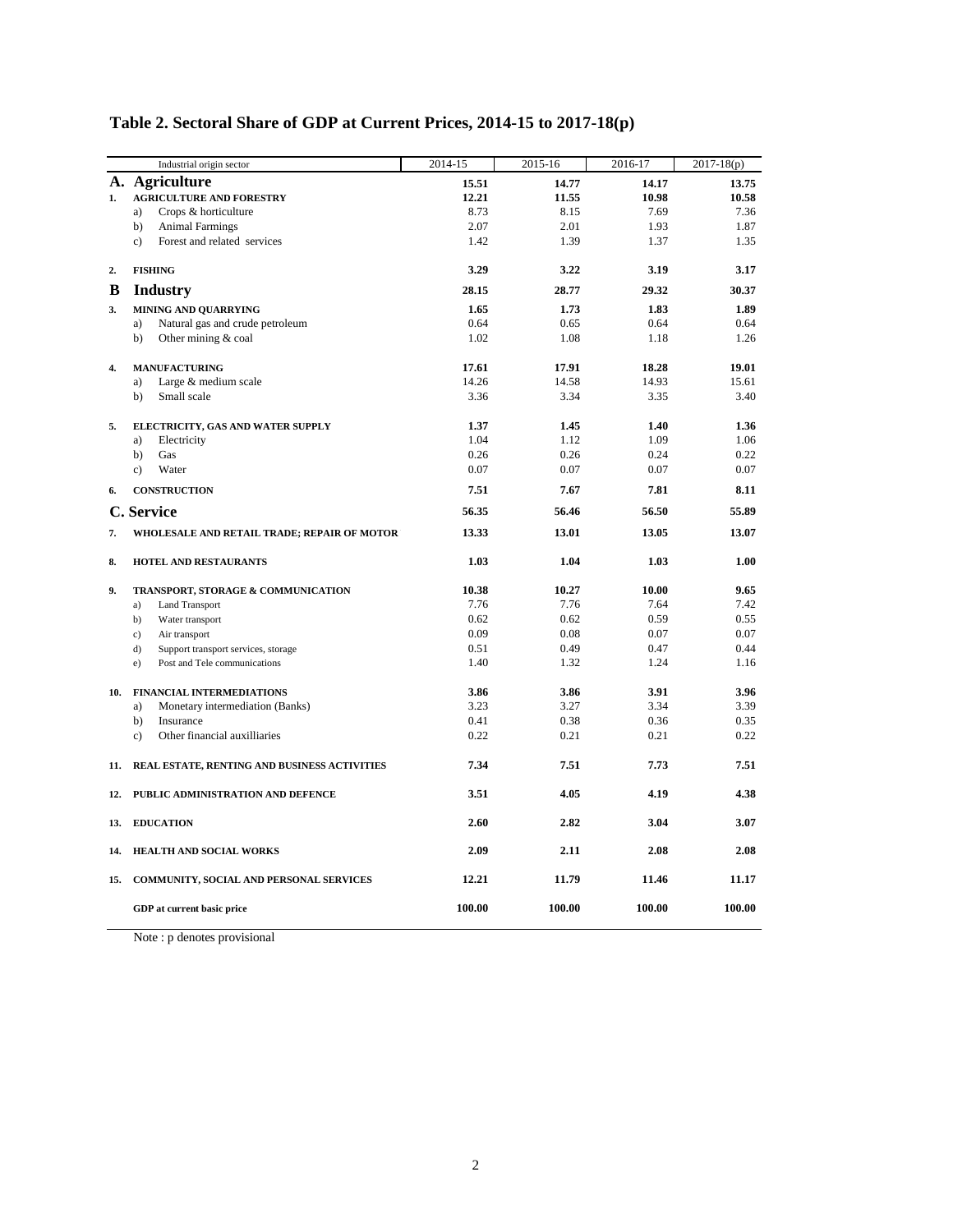|     | Industrial origin sector                       | 2014-15 | 2015-16 | 2016-17 | $2017 - 18(p)$ |
|-----|------------------------------------------------|---------|---------|---------|----------------|
|     | A. Agriculture                                 | 8.63    | 8.62    | 8.89    | 9.78           |
| 1.  | <b>AGRICULTURE AND FORESTRY</b>                | 7.64    | 7.83    | 7.93    | 8.99           |
|     | a)<br>Crops & horticulture                     | 6.97    | 6.50    | 6.98    | 8.33           |
|     | b)<br><b>Animal Farmings</b>                   | 8.02    | 10.98   | 8.63    | 9.99           |
|     | Forest and related services<br>$\mathbf{c}$ )  | 11.39   | 11.38   | 12.44   | 11.26          |
| 2.  | <b>FISHING</b>                                 | 12.47   | 11.55   | 12.34   | 12.50          |
| B   | <b>Industry</b>                                | 15.04   | 16.51   | 15.71   | 17.21          |
| 3.  | <b>MINING AND QUARRYING</b>                    | 13.26   | 19.69   | 19.42   | 17.51          |
|     | Natural gas and crude petroleum<br>a)          | 12.65   | 16.52   | 12.11   | 12.32          |
|     | Other mining & coal<br>b)                      | 13.65   | 21.68   | 23.80   | 20.32          |
| 4.  | <b>MANUFACTURING</b>                           | 14.01   | 15.96   | 15.83   | 17.68          |
|     | Large & medium scale<br>a)                     | 14.20   | 16.59   | 16.26   | 18.31          |
|     | Small scale<br>b)                              | 13.19   | 13.31   | 13.95   | 14.86          |
| 5.  | ELECTRICITY, GAS AND WATER SUPPLY              | 7.98    | 19.94   | 10.13   | 9.34           |
|     | Electricity<br>a)                              | 8.88    | 22.48   | 10.43   | 10.62          |
|     | b)<br>Gas                                      | 3.01    | 13.01   | 7.00    | 3.25           |
|     | $\mathbf{c}$ )<br>Water                        | 14.48   | 8.14    | 17.36   | 10.72          |
| 6.  | <b>CONSTRUCTION</b>                            | 19.43   | 16.47   | 15.63   | 17.47          |
|     | C. Service                                     | 12.97   | 14.23   | 13.61   | 11.95          |
| 7.  | WHOLESALE AND RETAIL TRADE; REPAIR OF MOTOR    | 11.60   | 11.25   | 13.86   | 13.40          |
| 8.  | <b>HOTEL AND RESTAURANTS</b>                   | 14.52   | 14.27   | 13.25   | 9.01           |
| 9.  | TRANSPORT, STORAGE & COMMUNICATION             | 11.70   | 12.76   | 10.59   | 9.16           |
|     | <b>Land Transport</b><br>a)                    | 12.87   | 14.09   | 11.66   | 9.95           |
|     | b)<br>Water transport                          | 11.20   | 13.82   | 7.73    | 6.64           |
|     | c)<br>Air transport                            | 13.73   | 6.53    | 3.47    | 6.54           |
|     | d)<br>Support transport services, storage      | 11.32   | 8.13    | 8.43    | 7.43           |
|     | Post and Tele communications<br>e)             | 5.81    | 6.98    | 6.85    | 6.31           |
| 10. | <b>FINANCIAL INTERMEDIATIONS</b>               | 14.82   | 14.06   | 15.10   | 14.38          |
|     | Monetary intermediation (Banks)<br>a)          | 15.48   | 15.32   | 15.99   | 15.01          |
|     | b)<br>Insurance                                | 10.70   | 6.55    | 7.61    | 7.84           |
|     | Other financial auxilliaries<br>$\mathbf{c}$ ) | 13.15   | 9.61    | 15.00   | 15.60          |
| 11. | REAL ESTATE, RENTING AND BUSINESS ACTIVITIES   | 16.26   | 16.67   | 16.81   | 9.92           |
|     | 12. PUBLIC ADMINISTRATION AND DEFENCE          | 13.29   | 31.65   | 17.58   | 18.31          |
| 13. | <b>EDUCATION</b>                               | 14.82   | 23.62   | 22.24   | 14.33          |
| 14. | HEALTH AND SOCIAL WORKS                        | 11.93   | 15.34   | 12.17   | 13.02          |
| 15. | COMMUNITY, SOCIAL AND PERSONAL SERVICES        | 12.68   | 10.12   | 10.28   | 10.39          |
|     | <b>GDP</b> at producer price                   | 12.85   | 14.00   | 13.51   | 13.19          |
|     | Tax less subsidy                               | 12.10   | 20.81   | 23.78   | 15.23          |
|     | GDP at current market price                    | 12.81   | 14.32   | 14.02   | 13.29          |
|     |                                                |         |         |         |                |

# **Table 3. Sectoral Growth Rate of GDP at Current Prices,2013-14 to 2016-17**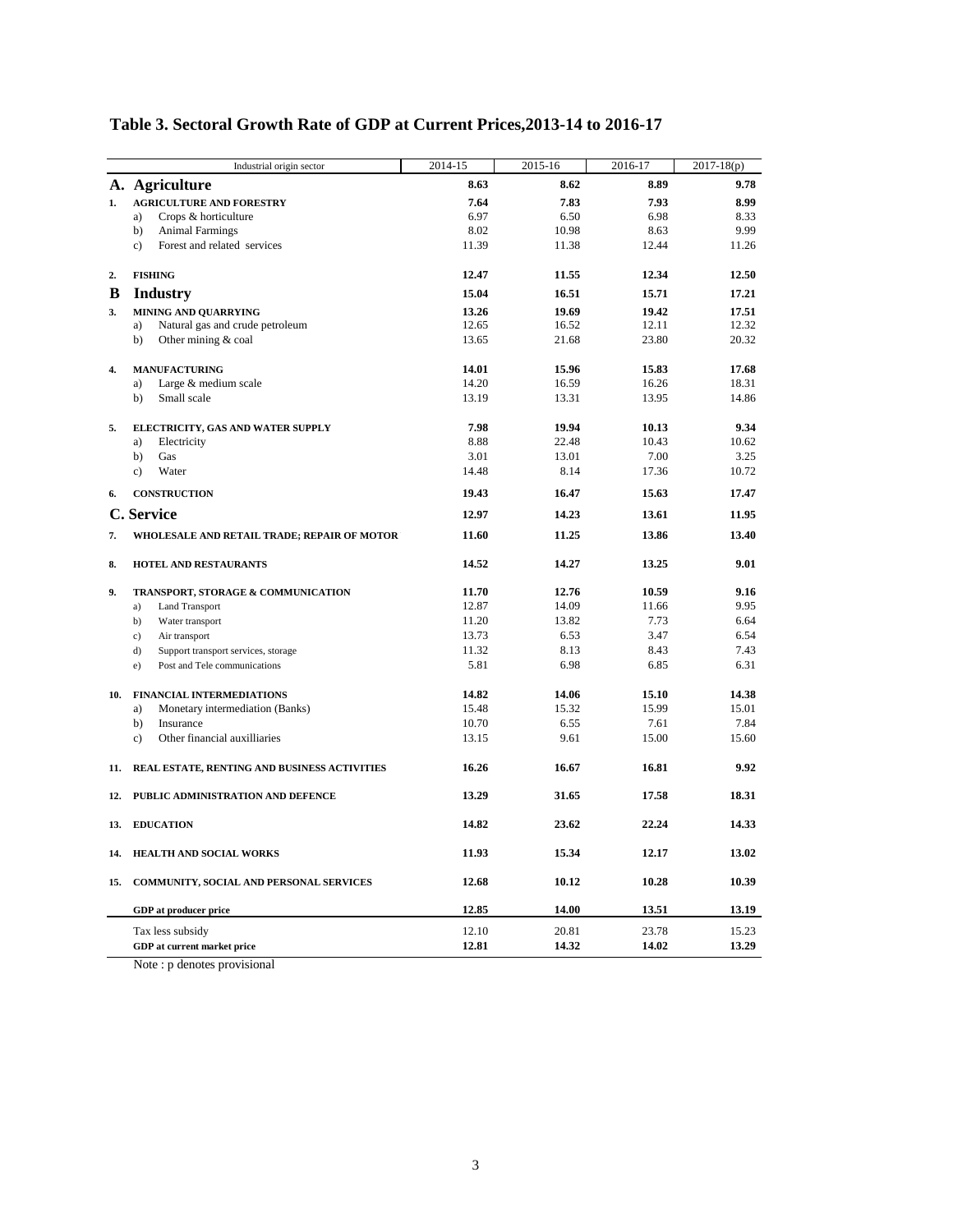|     |                                               |           |           |           | (Million Taka) |
|-----|-----------------------------------------------|-----------|-----------|-----------|----------------|
|     | Industrial origin sector                      | 2014-15   | 2015-16   | 2016-17   | $2017 - 18(p)$ |
|     | A. Agriculture                                | 1,266,498 | 1,301,786 | 1,340,511 | 1,381,505      |
| 1.  | <b>AGRICULTURE AND FORESTRY</b>               | 974,802   | 992,281   | 1,011,725 | 1,032,019      |
|     | Crops & horticulture<br>a)                    | 701,996   | 708,139   | 714,908   | 721,919        |
|     | b)<br><b>Animal Farmings</b>                  | 136,666   | 141,027   | 145,689   | 150,646        |
|     | Forest and related services<br>$\mathbf{c}$ ) | 136,139   | 143,115   | 151,128   | 159,453        |
| 2.  | <b>FISHING</b>                                | 291,695   | 309,504   | 328,786   | 349,486        |
| B   | <b>Industry</b>                               | 2,407,999 | 2,675,137 | 2,948,659 | 3,302,341      |
| 3.  | <b>MINING AND QUARRYING</b>                   | 132,901   | 149,966   | 163,302   | 177,146        |
|     | Natural gas and crude petroleum<br>a)         | 79,120    | 88,429    | 88,727    | 89,804         |
|     | Other mining & coal<br>b)                     | 53,781    | 61,537    | 74,575    | 87,342         |
| 4.  | <b>MANUFACTURING</b>                          | 1,595,680 | 1,782,228 | 1,977,653 | 2,238,272      |
|     | Large & medium scale<br>a)                    | 1,312,254 | 1,473,134 | 1,638,195 | 1,863,716      |
|     | Small scale<br>b)                             | 283,426   | 309,094   | 339,458   | 374,556        |
| 5.  | ELECTRICITY, GAS AND WATER SUPPLY             | 112,435   | 127,422   | 138,196   | 149,752        |
|     | Electricity<br>a)                             | 93,934    | 107,268   | 117,154   | 127,987        |
|     | b)<br>Gas                                     | 11,336    | 12,459    | 12,494    | 12,631         |
|     | Water<br>c)                                   | 7,164     | 7,694     | 8,547     | 9,134          |
| 6.  | <b>CONSTRUCTION</b>                           | 566,983   | 615,521   | 669,508   | 737,171        |
|     | C. Service                                    | 4,240,887 | 4,505,812 | 4,807,284 | 5,111,757      |
| 7.  | WHOLESALE AND RETAIL TRADE; REPAIR OF MOTOR   | 1,114,256 | 1,186,654 | 1,274,166 | 1,365,466      |
| 8.  | <b>HOTEL AND RESTAURANTS</b>                  | 59,504    | 63,657    | 68,198    | 73,159         |
| 9.  | TRANSPORT, STORAGE & COMMUNICATION            | 904,748   | 959,718   | 1,024,633 | 1,089,493      |
|     | a)<br><b>Land Transport</b>                   | 573,182   | 609,181   | 652,219   | 695,899        |
|     | b)<br>Water transport                         | 62,622    | 64,624    | 67,273    | 69,827         |
|     | c)<br>Air transport                           | 9,781     | 9,926     | 10,203    | 10,578         |
|     | d)<br>Support transport services, storage     | 51,005    | 53,653    | 57,089    | 60,603         |
|     | Post and Tele communications<br>e)            | 208,159   | 222,333   | 237,849   | 252,586        |
| 10. | <b>FINANCIAL INTERMEDIATIONS</b>              | 267,192   | 287,873   | 314,127   | 338,934        |
|     | Monetary intermediation (Banks)<br>a)         | 224,700   | 244,596   | 268,944   | 291,839        |
|     | b)<br>Insurance                               | 28,604    | 28,758    | 29,348    | 29,827         |
|     | $\mathbf{c})$<br>Other financial auxilliaries | 13,888    | 14,519    | 15,834    | 17,268         |
| 11. | REAL ESTATE, RENTING AND BUSINESS ACTIVITIES  | 538,880   | 562,968   | 589,973   | 618,313        |
| 12. | PUBLIC ADMINISTRATION AND DEFENCE             | 276,365   | 307,962   | 336,152   | 367,220        |
| 13. | <b>EDUCATION</b>                              | 181,250   | 202,480   | 225,465   | 243,354        |
| 14. | HEALTH AND SOCIAL WORKS                       | 145,174   | 156,124   | 168,040   | 179,841        |
| 15. | COMMUNITY, SOCIAL AND PERSONAL SERVICES       | 753,518   | 778,376   | 806,529   | 835,977        |
|     | Total GVA at constant basic price             | 7,915,384 | 8,482,734 | 9,096,454 | 9,795,602      |
|     | <b>Growth rate</b>                            | 6.54      | 7.17      | 7.23      | 7.69           |
|     | Tax less subsidy                              | 333,240   | 352,655   | 382,521   | 408,696        |
|     | GDP at constant market price                  | 8,248,624 | 8,835,389 | 9,478,975 | 10,204,299     |
|     | <b>Growth rate</b>                            | 6.55      | 7.11      | 7.28      | 7.65           |

# **Table 4. Gross Domestic Product of Bangladesh at Constant Prices, 2014-15 to 2017-18(p)**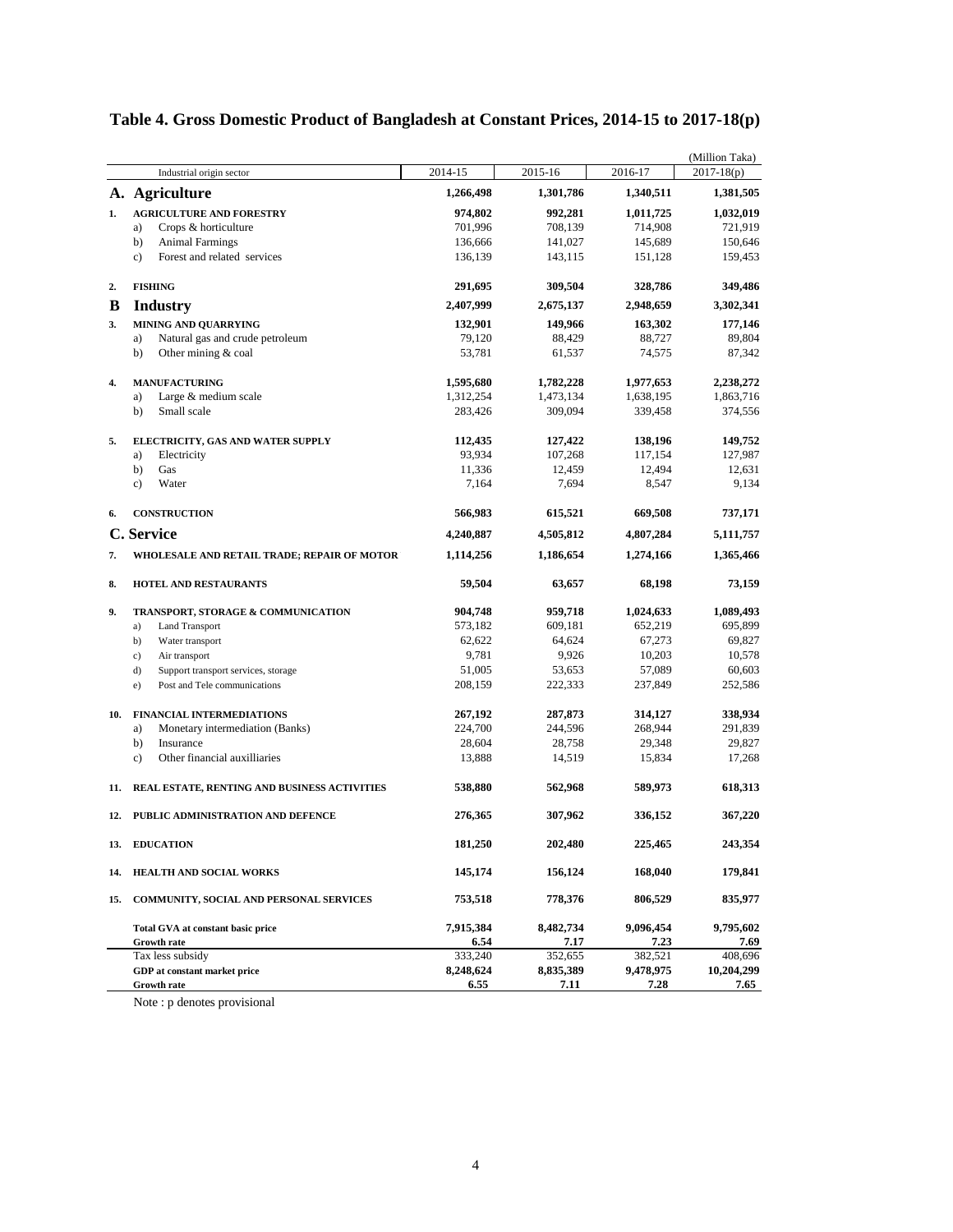|     | Industrial origin sector                     | 2014-15      | 2015-16 | 2016-17 | $2017 - 18(p)$ |
|-----|----------------------------------------------|--------------|---------|---------|----------------|
|     | A. Agriculture                               | 16.00        | 15.35   | 14.74   | 14.10          |
| 1.  | <b>AGRICULTURE AND FORESTRY</b>              | 12.32        | 11.70   | 11.12   | 10.54          |
|     | Crops & horticulture<br>a)                   | 8.87         | 8.35    | 7.86    | 7.37           |
|     | b)<br><b>Animal Farmings</b>                 | 1.73<br>1.72 | 1.66    | 1.60    | 1.54           |
|     | Forest and related services<br>$\mathbf{c}$  |              | 1.69    | 1.66    | 1.63           |
| 2.  | <b>FISHING</b>                               | 3.69         | 3.65    | 3.61    | 3.57           |
| B   | <b>Industry</b>                              | 30.42        | 31.54   | 32.42   | 33.71          |
| 3.  | MINING AND QUARRYING                         | 1.68         | 1.77    | 1.80    | 1.81           |
|     | Natural gas and crude petroleum<br>a)        | 1.00         | 1.04    | 0.98    | 0.92           |
|     | b)<br>Other mining & coal                    | 0.68         | 0.73    | 0.82    | 0.89           |
| 4.  | <b>MANUFACTURING</b>                         | 20.16        | 21.01   | 21.74   | 22.85          |
|     | Large & medium scale<br>a)                   | 16.58        | 17.37   | 18.01   | 19.03          |
|     | b)<br>Small scale                            | 3.58         | 3.64    | 3.73    | 3.82           |
| 5.  | ELECTRICITY, GAS AND WATER SUPPLY            | 1.42         | 1.50    | 1.52    | 1.53           |
|     | a)<br>Electricity                            | 1.19         | 1.26    | 1.29    | 1.31           |
|     | b)<br>Gas                                    | 0.14         | 0.15    | 0.14    | 0.13           |
|     | $\mathbf{c}$ )<br>Water                      | 0.09         | 0.09    | 0.09    | 0.09           |
| 6.  | <b>CONSTRUCTION</b>                          | 7.16         | 7.26    | 7.36    | 7.53           |
|     | C. Service                                   | 53.58        | 53.12   | 52.85   | 52.18          |
| 7.  | WHOLESALE AND RETAIL TRADE; REPAIR OF MOTOR  | 14.08        | 13.99   | 14.01   | 13.94          |
| 8.  | <b>HOTEL AND RESTAURANTS</b>                 | 0.75         | 0.75    | 0.75    | 0.75           |
| 9.  | TRANSPORT, STORAGE & COMMUNICATION           | 11.43        | 11.31   | 11.26   | 11.12          |
|     | <b>Land Transport</b><br>a)                  | 7.24         | 7.18    | 7.17    | 7.10           |
|     | b)<br>Water transport                        | 0.79         | 0.76    | 0.74    | 0.71           |
|     | c)<br>Air transport                          | 0.12         | 0.12    | 0.11    | 0.11           |
|     | d)<br>Support transport services, storage    | 0.64         | 0.63    | 0.63    | 0.62           |
|     | e)<br>Post and Tele communications           | 2.63         | 2.62    | 2.61    | 2.58           |
| 10. | <b>FINANCIAL INTERMEDIATIONS</b>             | 3.38         | 3.39    | 3.45    | 3.46           |
|     | Monetary intermediation (Banks)<br>a)        | 2.84         | 2.88    | 2.96    | 2.98           |
|     | b)<br>Insurance                              | 0.36         | 0.34    | 0.32    | 0.30           |
|     | Other financial auxilliaries<br>$\mathbf{c}$ | 0.18         | 0.17    | 0.17    | 0.18           |
| 11. | REAL ESTATE, RENTING AND BUSINESS ACTIVITIES | 6.81         | 6.64    | 6.49    | 6.31           |
| 12. | PUBLIC ADMINISTRATION AND DEFENCE            | 3.49         | 3.63    | 3.70    | 3.75           |
| 13. | <b>EDUCATION</b>                             | 2.29         | 2.39    | 2.48    | 2.48           |
| 14. | HEALTH AND SOCIAL WORKS                      | 1.83         | 1.84    | 1.85    | 1.84           |
| 15. | COMMUNITY, SOCIAL AND PERSONAL SERVICES      | 9.52         | 9.18    | 8.87    | 8.53           |
|     | Total GVA at constant basic price            | 100.00       | 100.00  | 100.00  | 100.00         |

# **Table 5. Sectoral Share of GDP at Constant Prices, 2014-15 to 2017-18(p)**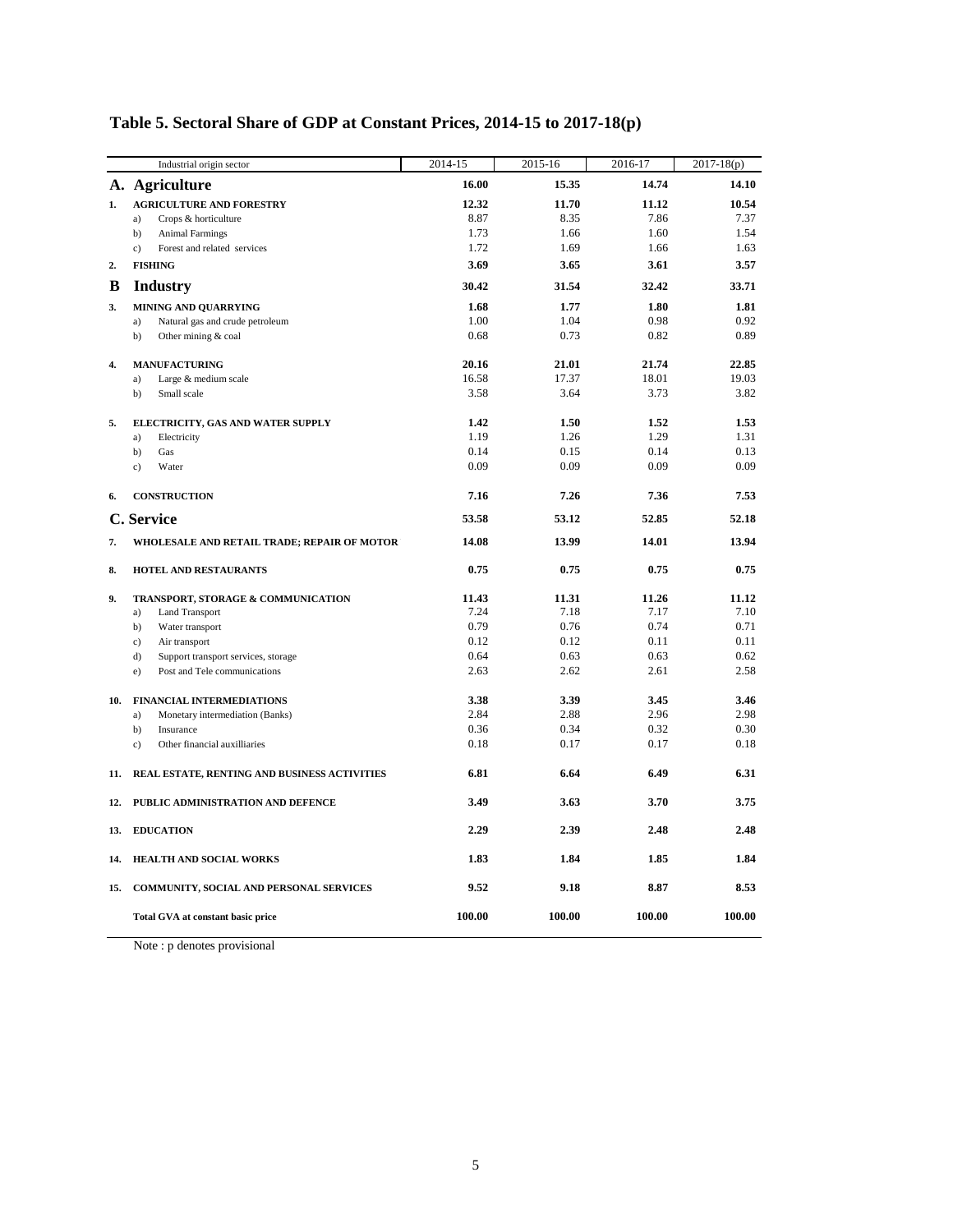|     | Industrial origin sector                         | 2014-15 | 2015-16 | 2016-17 | $\overline{2017} - 18(p)$ |
|-----|--------------------------------------------------|---------|---------|---------|---------------------------|
|     | A. Agriculture                                   | 3.33    | 2.79    | 2.97    | 3.06                      |
| 1.  | <b>AGRICULTURE AND FORESTRY</b>                  | 2.45    | 1.79    | 1.96    | 2.01                      |
|     | a)<br>Crops & horticulture                       | 1.83    | 0.88    | 0.96    | 0.98                      |
|     | b)<br><b>Animal Farmings</b>                     | 3.08    | 3.19    | 3.31    | 3.40                      |
|     | Forest and related services<br>$\mathbf{c}$ )    | 5.08    | 5.12    | 5.60    | 5.51                      |
| 2.  | <b>FISHING</b>                                   | 6.38    | 6.11    | 6.23    | 6.30                      |
| B   | <b>Industry</b>                                  | 9.67    | 11.09   | 10.22   | 11.99                     |
| 3.  | MINING AND QUARRYING                             | 9.60    | 12.84   | 8.89    | 8.48                      |
|     | a)<br>Natural gas and crude petroleum            | 8.73    | 11.77   | 0.34    | 1.21                      |
|     | b)<br>Other mining & coal                        | 10.90   | 14.42   | 21.19   | 17.12                     |
| 4.  | <b>MANUFACTURING</b>                             | 10.31   | 11.69   | 10.97   | 13.18                     |
|     | Large & medium scale<br>a)                       | 10.70   | 12.26   | 11.20   | 13.77                     |
|     | b)<br>Small scale                                | 8.54    | 9.06    | 9.82    | 10.34                     |
| 5.  | ELECTRICITY, GAS AND WATER SUPPLY                | 6.22    | 13.33   | 8.46    | 8.36                      |
|     | Electricity<br>a)                                | 6.09    | 14.20   | 9.22    | 9.25                      |
|     | b)<br>Gas                                        | 5.16    | 9.91    | 0.28    | 1.10                      |
|     | Water<br>$\mathbf{c}$ )                          | 9.62    | 7.40    | 11.09   | 6.86                      |
| 6.  | <b>CONSTRUCTION</b>                              | 8.60    | 8.56    | 8.77    | 10.11                     |
|     | C. Service                                       | 5.80    | 6.25    | 6.69    | 6.33                      |
| 7.  | WHOLESALE AND RETAIL TRADE; REPAIR OF MOTOR      | 6.35    | 6.50    | 7.37    | 7.17                      |
| 8.  | <b>HOTEL AND RESTAURANTS</b>                     | 6.83    | 6.98    | 7.13    | 7.28                      |
| 9.  | TRANSPORT, STORAGE & COMMUNICATION               | 5.96    | 6.08    | 6.76    | 6.33                      |
|     | a)<br><b>Land Transport</b>                      | 6.18    | 6.28    | 7.06    | 6.70                      |
|     | b)<br>Water transport                            | 3.62    | 3.20    | 4.10    | 3.80                      |
|     | c)<br>Air transport                              | 8.71    | 1.48    | 2.79    | 3.68                      |
|     | d)<br>Support transport services, storage        | 5.37    | 5.19    | 6.40    | 6.15                      |
|     | Post and Tele communications<br>e)               | 6.11    | 6.81    | 6.98    | 6.20                      |
| 10. | <b>FINANCIAL INTERMEDIATIONS</b>                 | 7.78    | 7.74    | 9.12    | 7.90                      |
|     | a)<br>Monetary intermediation (Banks)            | 8.49    | 8.85    | 9.95    | 8.51                      |
|     | b)<br>Insurance                                  | 3.95    | 0.54    | 2.05    | 1.63                      |
|     | Other financial auxilliaries<br>$\mathbf{c}$ )   | 4.68    | 4.54    | 9.06    | 9.05                      |
|     | 11. REAL ESTATE, RENTING AND BUSINESS ACTIVITIES | 4.40    | 4.47    | 4.80    | 4.80                      |
|     | 12. PUBLIC ADMINISTRATION AND DEFENCE            | 9.82    | 11.43   | 9.15    | 9.24                      |
|     | 13. EDUCATION                                    | 8.01    | 11.71   | 11.35   | 7.93                      |
| 14. | HEALTH AND SOCIAL WORKS                          | 5.18    | 7.54    | 7.63    | 7.02                      |
|     | 15. COMMUNITY, SOCIAL AND PERSONAL SERVICES      | 3.28    | 3.30    | 3.62    | 3.65                      |
|     | GDP at constant market price                     | 6.55    | 7.11    | 7.28    | 7.65                      |
|     |                                                  |         |         |         |                           |

### **Table 6. Sectoral Growth Rate of GDP at Constant Prices, 2014-15 to 2017-18(p)**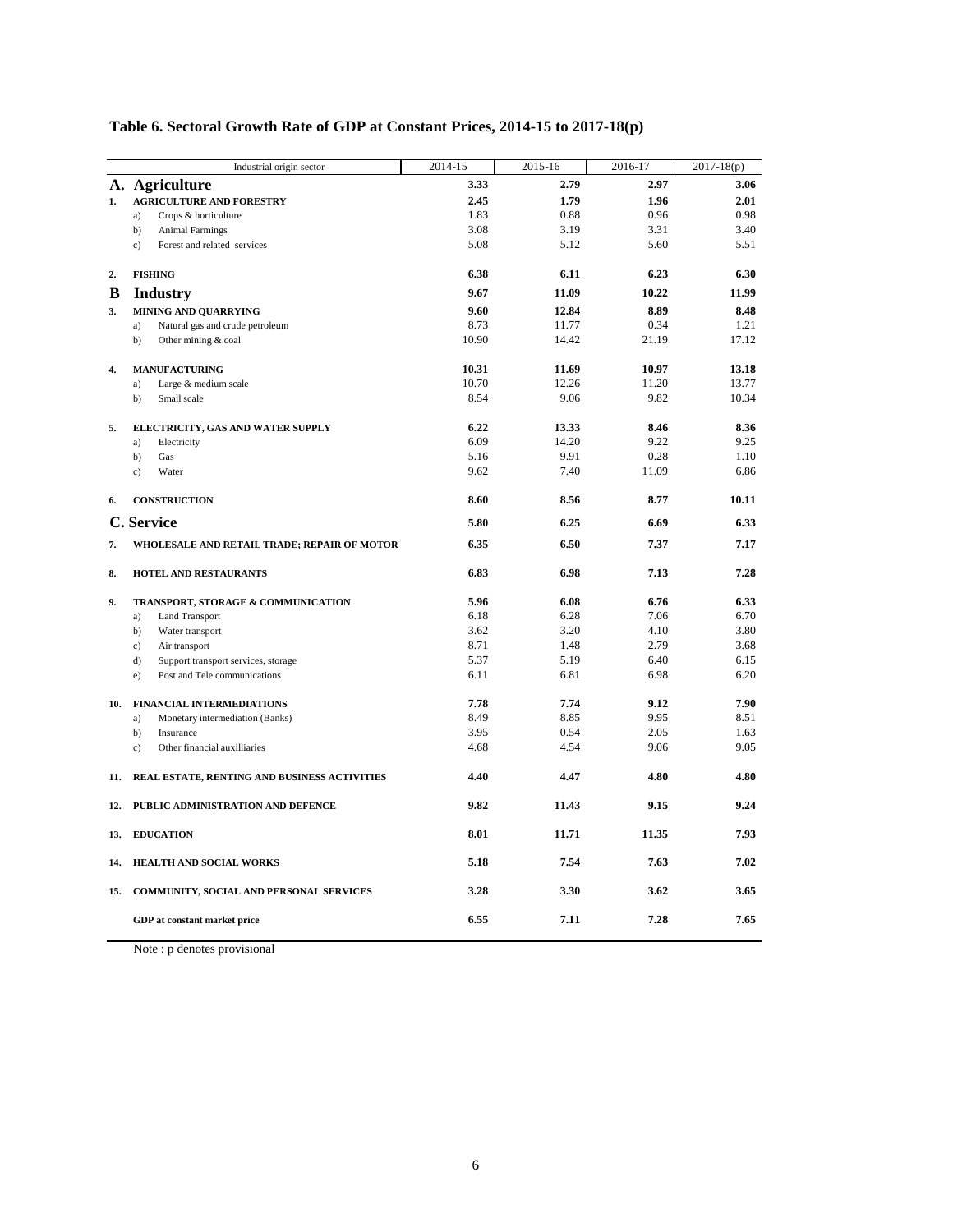|     | Industrial origin sector                     | 2014-15 | 2015-16 | 2016-17 | $2017 - 18(p)$ |
|-----|----------------------------------------------|---------|---------|---------|----------------|
|     | A. Agriculture                               |         |         |         |                |
| 1.  | <b>AGRICULTURE AND FORESTRY</b>              | 181.06  | 191.79  | 203.02  | 216.92         |
|     | a)<br>Crops & horticulture                   | 179.66  | 189.68  | 201.01  | 215.65         |
|     | b)<br><b>Animal Farmings</b>                 | 218.67  | 235.17  | 247.28  | 263.03         |
|     | Forest and related services<br>c)            | 150.54  | 159.50  | 169.84  | 179.09         |
| 2.  | <b>FISHING</b>                               | 163.12  | 171.49  | 181.35  | 191.94         |
| B   | <b>Industry</b>                              |         |         |         |                |
| 3.  | MINING AND QUARRYING                         | 179.65  | 190.56  | 208.98  | 226.37         |
|     | Natural gas and crude petroleum<br>a)        | 116.12  | 121.07  | 135.27  | 150.12         |
|     | b)<br>Other mining & coal                    | 273.11  | 290.42  | 296.67  | 304.78         |
| 4.  | <b>MANUFACTURING</b>                         | 159.48  | 165.59  | 172.85  | 179.71         |
|     | Large & medium scale<br>a)                   | 156.98  | 163.03  | 170.44  | 177.25         |
|     | b)<br>Small scale                            | 171.09  | 177.77  | 184.45  | 192.00         |
| 5.  | ELECTRICITY, GAS AND WATER SUPPLY            | 176.71  | 187.01  | 189.90  | 191.61         |
|     | Electricity<br>a)                            | 160.34  | 171.97  | 173.87  | 176.06         |
|     | b)<br>Gas                                    | 334.03  | 343.46  | 366.46  | 374.24         |
|     | Water<br>c)                                  | 142.41  | 143.39  | 151.49  | 156.95         |
| 6.  | <b>CONSTRUCTION</b>                          | 191.34  | 205.28  | 218.23  | 232.82         |
|     | C. Service                                   |         |         |         |                |
| 7.  | WHOLESALE AND RETAIL TRADE; REPAIR OF MOTOR  | 172.84  | 180.56  | 191.46  | 202.61         |
| 8.  | <b>HOTEL AND RESTAURANTS</b>                 | 250.87  | 267.97  | 283.27  | 287.85         |
| 9.  | TRANSPORT, STORAGE & COMMUNICATION           | 165.82  | 176.27  | 182.58  | 187.44         |
|     | <b>Land Transport</b><br>a)                  | 195.57  | 209.95  | 218.96  | 225.62         |
|     | b)<br>Water transport                        | 143.20  | 157.94  | 163.45  | 167.93         |
|     | c)<br>Air transport                          | 129.72  | 136.17  | 137.07  | 140.85         |
|     | $d$ )<br>Support transport services, storage | 145.61  | 149.68  | 152.52  | 154.35         |
|     | Post and Tele communications<br>e)           | 97.36   | 97.52   | 97.40   | 97.50          |
| 10. | <b>FINANCIAL INTERMEDIATIONS</b>             | 208.69  | 220.94  | 233.04  | 247.03         |
|     | Monetary intermediation (Banks)<br>a)        | 207.58  | 219.91  | 231.98  | 245.87         |
|     | b)<br>Insurance                              | 207.58  | 219.99  | 231.97  | 246.13         |
|     | Other financial auxilliaries<br>c)           | 228.95  | 240.04  | 253.10  | 268.30         |
| 11. | REAL ESTATE, RENTING AND BUSINESS ACTIVITIES | 196.82  | 219.80  | 244.99  | 256.96         |
|     | 12. PUBLIC ADMINISTRATION AND DEFENCE        | 183.36  | 216.62  | 233.35  | 252.71         |
|     | 13. EDUCATION                                | 207.58  | 229.71  | 252.17  | 267.11         |
| 14. | HEALTH AND SOCIAL WORKS                      | 207.58  | 222.63  | 232.01  | 245.02         |
| 15. | COMMUNITY, SOCIAL AND PERSONAL SERVICES      | 234.10  | 249.56  | 265.60  | 282.87         |
|     | <b>GDP</b> Deflator                          | 183.76  | 196.13  | 208.44  | 219.37         |

# **Table 7. Implicit GDP and Sectoral Deflators, 2014-15 to 2017-18(p)**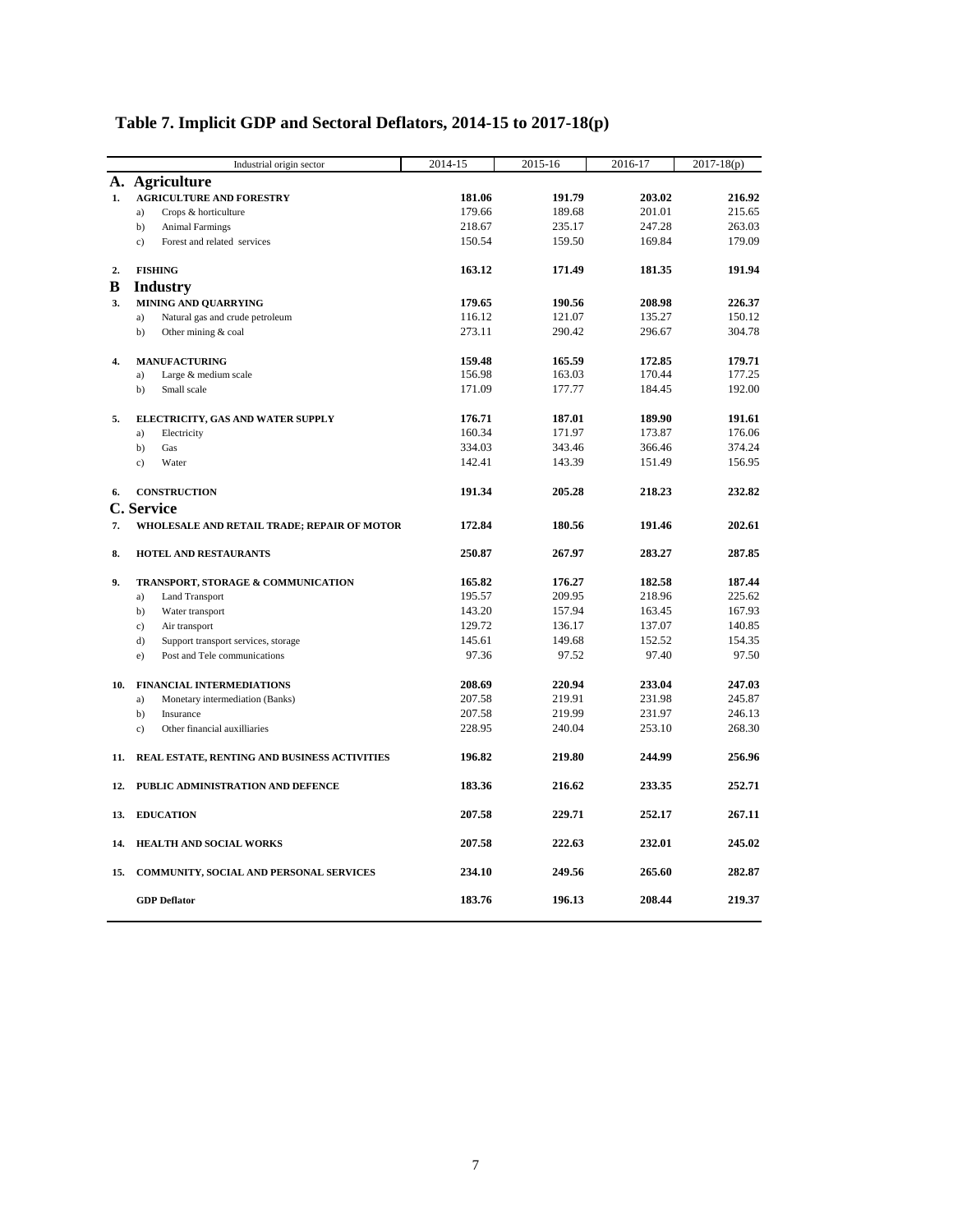|                |                 | 2014-15    | 2015-16    | 2016-17    | $2017 - 18(p)$ |
|----------------|-----------------|------------|------------|------------|----------------|
|                |                 |            |            |            |                |
| <b>GDP</b>     | (Mill.Tk.)      | 15,158,022 | 17,328,637 | 19,758,154 | 22,384,980     |
| <b>GNI</b>     | (Mill.Tk.)      | 16,142,043 | 18,326,749 | 20,607,164 | 23,379,425     |
| Population     | (Mill.No.)      | 157.9      | 159.89     | 161.75     | 163.65         |
| Per capita GDP | (In Tk.)        | 96,004     | 108,378    | 122,152    | 136,786        |
| Per capita GNI | (In Tk.)        | 102.236    | 114.621    | 127,401    | 142,862        |
| Exchange rate  | (Taka per US\$) | 77.67      | 78.27      | 79.12      | 81.55          |
| Per capita GDP | (In US \$)      | 1,236      | 1.385      | 1.544      | 1,677          |
| Per capita GNI | (In US \$)      | 1,316      | 1,465      | 1,610      | 1,752          |

**Table 8. Per capita GDP and GNI at Current Prices, 2014-15 to 2017-18(p)**